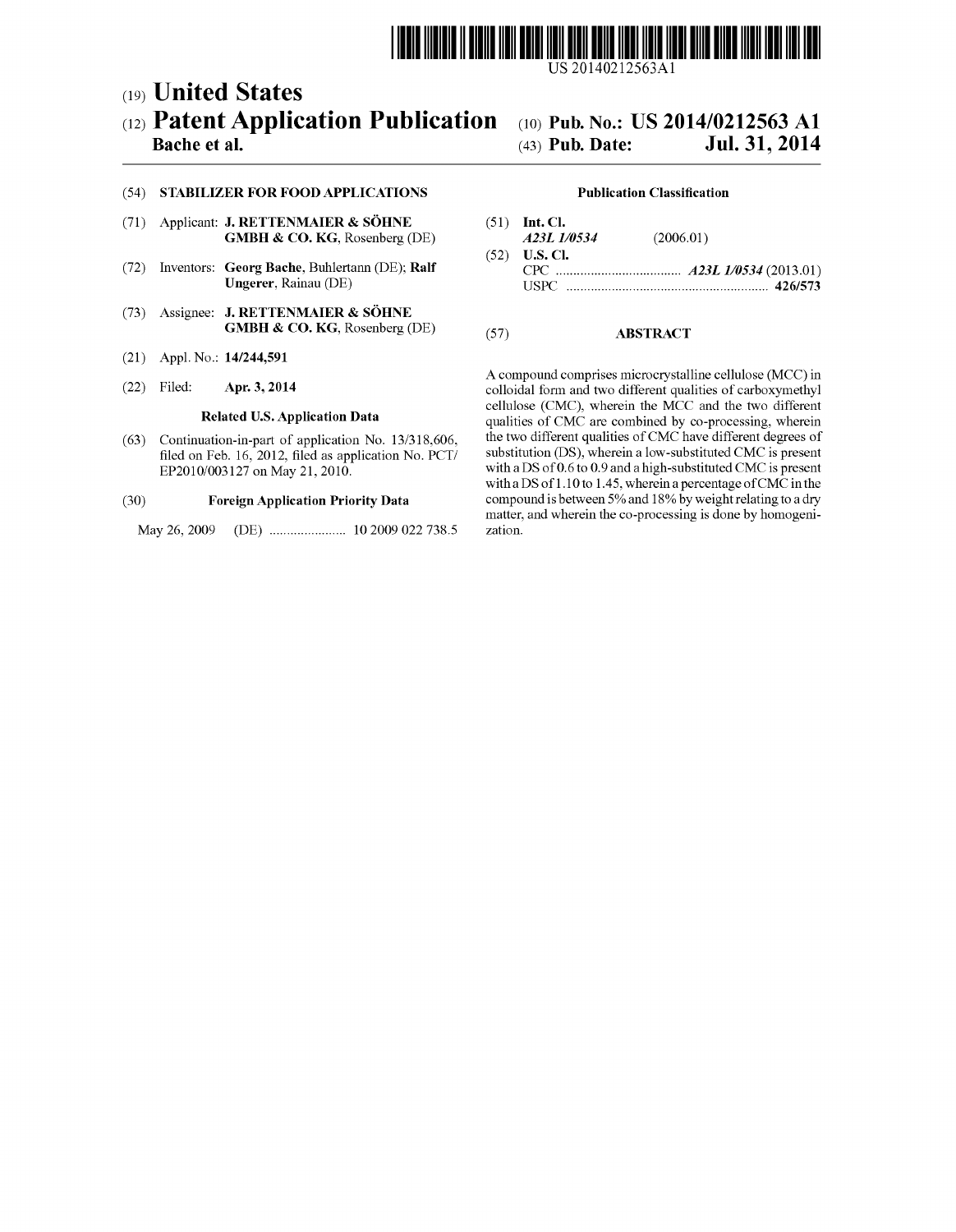#### STABILIZER FOR FOOD APPLICATIONS

#### RELATED APPLICATIONS

[0001] This application is a Continuation-In-Part of U.S. application Ser. No. 13/318,606, filed Nov. 2, 2012, which is a U.S. national phase application, which is based on, and claims priority from, PCT application Serial No. PCT/ EP2010/003127, filed May 21, 2010, which claims priority from foreign application Serial No. 10 2009 022 738.5, filed May 26, 2009, in Germany.

#### BACKGROUND

[0002] The invention relates to the stabilization of food of all kinds. So-called stabilizing agents are used in the area of foodstuffs. They are intended to stabilize water-oil emul sions, i.e. they should prevent a separation of the two components. Stabilizers are also used to hold solids in suspension in aqueous systems, meaning that sedimentation is prevented. [0003] Stabilizers are known and applied in a large variety. A group of stabilizers comprises a combination of colloidal microcrystalline cellulose (MCC) and carboxymethyl cellu lose (CMC). These products are subjected in a wet process to a mechanical shearing process and transferred into the col loidal state. After combination with CMC, with which MCC enters into synergistic effects, drying towards the end product occurs. Reference is hereby made to U.S. Pat. No. 3,539,365. [0004] The efficacy of presently available stabilizers is limited. Frequently, the properties desired by the user do not meet all requirements. Stabilizers are also limited with respect to the field of application. There are products that can only be used for milk products because they can be activated easily under the conditions prevailing there, e.g. under a high cal cium content. That is why further hydrocolloids are added in addition to MCC and CMC to the known stabilization sys tems for increasing efficacy, for improved activation or for lower electrolyte capability, e.g. carrageen. There are reasons however why this additive cannot be used everywhere, e.g. reasons of production or declaration.

[0005] A further disadvantage of known additives consists in that the amount thereof has to be very high in order to be efficient. E.g. in order to stabilize cocoa particles in chocolate drinks it is necessary to us at least 0.5 percent additives.<br>Moreover, the said additives necessitate an involved processing and preparation procedure. The invention is based on the object of providing a stabilizer which can be produced at low cost and easily, offers high efficacy, and achieves the desired success already in low quantities. This object is achieved by the features of the independent claims.

#### SUMMARY

[0006] The invention is based on a dispersion of MCC and CMC. Specific proportions of CMC are advantageous and the degree of substitution (DS) of the two components plays an important role. Additionally, combining all species of MCC and CMC together at the same time by co-processing, and homogenizing the same, is a key for achieving the desired results.

#### DETAILED DESCRIPTION

[0007] The stabilizers in accordance with the invention allow making do with low application quantities. 0.2% of the dispersion in accordance with the invention is sufficient to stabilize cocoa particles in milk for example. This means a

very large increase in the efficacy and at the same time an improved activation capability. Additional additives are therefore superfluous. The increase in the efficacy can be proven by the usual rheological characteristic data such as by the storage modulus as shown in two different media Such as milk or tap water for example.

[0008] In summary, the invention provides the following advantages: (1) Higher efficiency in the stabilization of emul sions or solids in aqueous systems, based on higher storage moduli (gel strength G'), (2) low required quantity of stabilizer, and (3) activation with low input of shear energy, high tolerance against factors which negatively influence the acti Vation, e.g. electrolytes.

#### Example 1

[0009] A stabilizing agent with the name MCG 0048 which is based on MCC and CMC and corresponds to the invention and three stabilizing agents offered on the market under the name AVICEL CL 611, AVICEL RC 591F and AVICEL plus GP3282 (with the latter additionally containing carrageen) are activated in line by means of a homogenizer at 200 bars in order to stabilize a cocoa beverage.

[0010] The MCC and the two species of CMC must be combined together at the same time, not separately, by co processing. CMCI means a CMC of a first range of degree of substitution and CMCII means a CMC with a second range of degree of substitution, and so on. Thus, co-processing is used to combine MCC, CMC I, and CMC II together into one compound. This can be done by bringing the MCC, CMCI, and CMCII together in a waterous suspension, subjecting the waterous suspension to homogenizing, and thereby using high shear forces to create one compound.

[0011] The limit dosing was determined for all stabilizing agents in which no sediment is formed any more in the glass bottles in the stabilized cocoa beverage after 24 and 48 hours. [0012] The entire procedure including evaluation is described (see Annex 2).

[0013] Exemplary recipe for cocoa beverage for MCG OO48

|                            | $\%$   | G       |
|----------------------------|--------|---------|
| Stabilizing agent MCG 0048 | 0.1    | 1.00    |
| Sugar                      | 6.00   | 60.00   |
| Cocoa (CEBE)               | 0.50   | 5.00    |
| Milk 1.5% fat              | 93.4   | 934.0   |
|                            | 100.00 | 1000.00 |

[0014] Summary of application example of cocoa beverage.

[0015] The table provides a summary of the required dosing for stabilizing cocoa particles in low-fat milk of the samples treated according to Example 1:

|                                                        | Limit dosing for<br>sufficient stabilization<br>of the cocoa particles |
|--------------------------------------------------------|------------------------------------------------------------------------|
| AVICEL CL 611<br>AVICEL RC 591F<br>AVICEL plus GP 3282 | $0.6 - 0.7%$<br>$0.4 - 0.5%$<br>$0.2 - 0.3%$                           |
| (with proportion of carrageen)<br>VITACELL MCG 0048    | $0.1 - 0.15%$                                                          |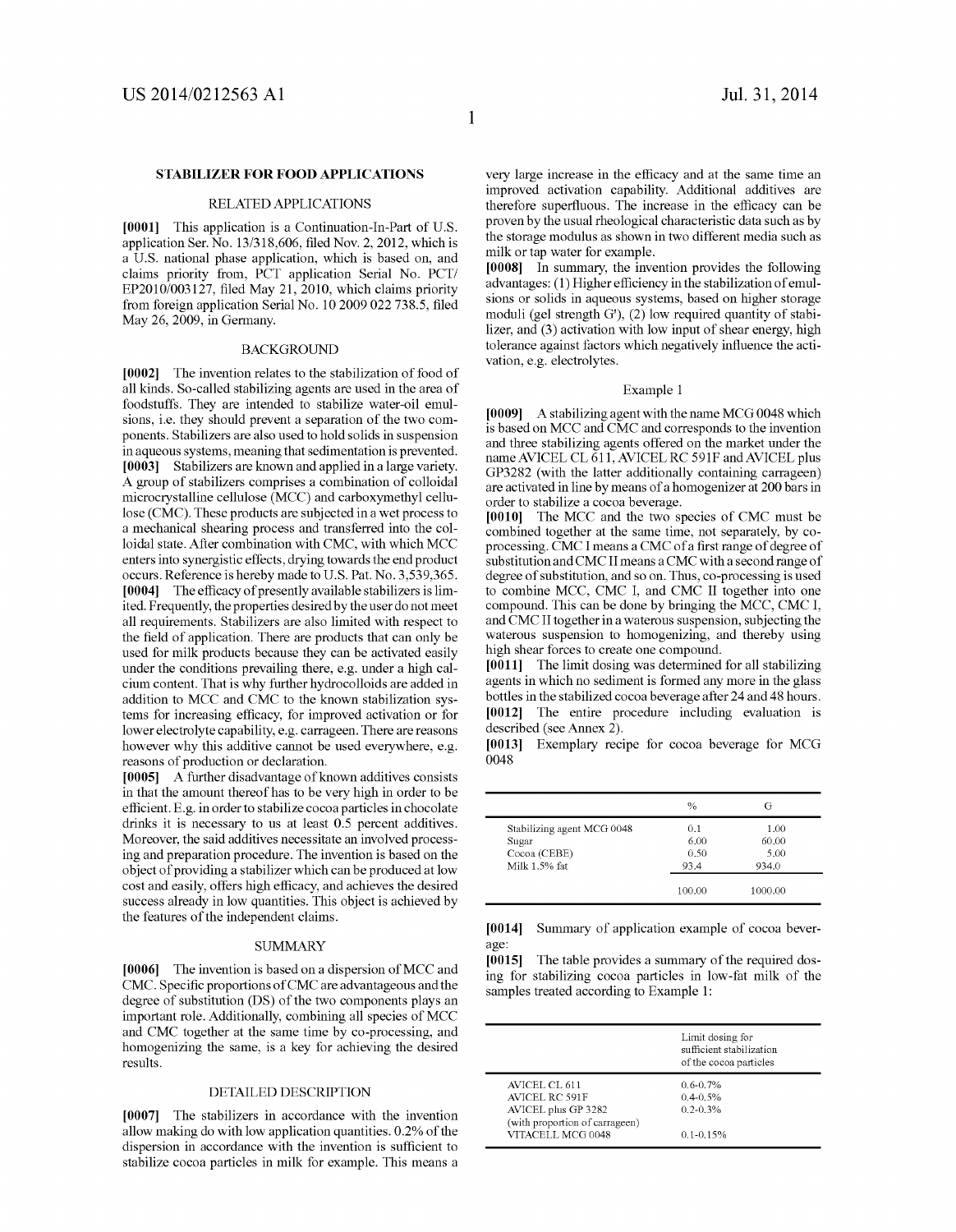#### Example 2

[0016] A stabilizing agent which corresponds to the invention and is based on MCC and CMC with the name MCG 0048 and two stabilizing agents available on the market with the name AVICEL CL 611, AVICEL RC591F are activated by various activation methods in different media (de-ionized water, 0.05% CaCl2: 0.1% CaCl2 and milk).

[0017] The MCC and the two species of CMC must be combined together at the same time, not separately, by co processing. CMCI means a CMC of a first range of degree of substitution and CMC II means a CMC with a second range of degree of substitution. Thus, co-processing is used to combine MCC, CMC I, and CMC II together into one compound. This can be done by bringing the MCC, CMC I, and CMC II together in a waterous suspension, subjecting the waterous suspension to homogenizing, and thereby using high shear forces to create one compound.

[0018] The performance and the results are described in Test 1 and Test 2.

[0019] Test 1, activation in line in the homogenizer, at 200 bars, 3%. The entire procedure, including the evaluation, is described in Annex 1 and 3.

[0020] Measurement apparatus: Physika MCR 301

[0021] Measuring system: CC27

[0022] Measuring cell: C-PTD200, oscillation test

[0023] Gel formation "immediate measurement"; gel formation after 120 seconds

| Activated in     | Sample                   | tan   | $G'$ (Pa) |  |
|------------------|--------------------------|-------|-----------|--|
| De-ionized water | <b>AVICEL</b>            |       |           |  |
|                  | CL 611F                  | 0.843 | 1.61      |  |
|                  | <b>AVICEL</b>            |       |           |  |
|                  | <b>RC591 F</b>           | 0.122 | 21.70     |  |
|                  | <b>VIVAPUR</b>           |       |           |  |
|                  | <b>MCG 0048</b>          | 0.134 | 51.77     |  |
| CaCl2 solution,  | AVICEL                   |       |           |  |
| 0.05%            | CL 611F                  | 0.936 | 1.11      |  |
|                  | AVICEL                   |       |           |  |
|                  | <b>RC591 F</b>           | 0.137 | 15.42     |  |
|                  | <b>VIVAPUR</b>           |       |           |  |
|                  | MCG 0048                 | 0.106 | 33.15     |  |
| CaCl2 solution,  | AVICEL                   |       |           |  |
| 0.1%             | CL 611F                  | 0.689 | 1.61      |  |
|                  | AVICEL                   |       |           |  |
|                  | <b>RC591 F</b>           | 0.222 | 7.63      |  |
|                  | <b>VIVAPUR</b>           |       |           |  |
|                  | <b>MCG 0048</b>          | 0.092 | 29.02     |  |
| UHT-milk, 1.5%   | AVICEL                   |       |           |  |
| fat              | CL 611F                  | 0.407 | 9.06      |  |
|                  | AVICEL<br><b>RC591 F</b> |       |           |  |
|                  | <b>VIVAPUR</b>           | 0.258 | 15.10     |  |
|                  | <b>MCG 0048</b>          | 0.122 |           |  |
|                  |                          |       | 51.93     |  |

[0024] Test 2, activation in the Waring Blender, 18,000 rpm, 2 min, 3%

[0025] The entire procedure, including evaluation, is described in Annex 1 and 4.

- [0026] Measurement apparatus: Physika MCR 301
- [0027] Measuring system: CC27
- [0028] Measuring cell: C-PTD200, oscillation test

[0029] Gel formation "immediate measurement"; gel formation after 120 seconds

| Activated in     | Sample                            | tan   | G'(Pa) |
|------------------|-----------------------------------|-------|--------|
| De-ionized water | AVICEL                            |       |        |
|                  | CL 611F                           | 1.151 | 0.93   |
|                  | AVICEL.                           |       |        |
|                  | <b>RC591 F</b>                    | 0.156 | 18.45  |
|                  | <b>VIVAPUR</b>                    |       |        |
|                  | <b>MCG 0048</b>                   | 0.142 | 49.00  |
| CaCl2 solution,  | AVICEL                            |       |        |
| 0.05%            | CL 611F                           | 1.169 | 0.64   |
|                  | AVICEL.                           |       |        |
|                  | <b>RC591 F</b>                    | 0.194 | 11.63  |
|                  | <b>VIVAPUR</b>                    |       |        |
|                  | <b>MCG 0048</b>                   | 0.113 | 31.24  |
| CaCl2 solution,  | AVICEL                            |       |        |
| 0.1%             | CL 611F                           | 1.120 | 0.63   |
|                  | <b>AVICEL</b>                     |       |        |
|                  | <b>RC591 F</b>                    | 0.355 | 4.09   |
|                  | <b>VIVAPUR</b>                    |       |        |
|                  | <b>MCG 0048</b>                   | 0.100 | 26.88  |
| UHT-milk, 1.5%   | AVICEL                            |       |        |
| fat              | CL 611F                           | 0.522 | 5.31   |
|                  | <b>AVICEL</b>                     |       |        |
|                  | <b>RC591 F</b>                    | 0.314 | 11.28  |
|                  | <b>VIVAPUR</b><br><b>MCG 0048</b> |       |        |
|                  |                                   | 0.144 | 41.81  |

[0030] In all examined media (different water qualities, milk) and in all examined activation methods the stabilizer in accordance with the invention shows higher storage moduli than the products available on the market.

[0031] A compound has proven to be especially useful and has the following properties: (1) it is present in the form of a gel, obtained by homogenizing a compound powder, and (2)it has gel strength of at least 25 Pa at 3% application concentration relating to the medium in which the compound is dispersed.

[0032] The following apparatuses are appropriately used:<br>[0033] Waring blender 1 L with glass top, 3%, 18,000 rpm

[0033] Waring blender 1 L with glass top, 3%, 18,000 rpm [0034] Homogenizer of type APV 1000, 3%, 200 bars

[0034] Homogenizer of type APV 1000, 3%, 200 bars [0035] Physika MCR 301, measuring system CC 27, n Physika MCR 301, measuring system CC 27, mea-

suring cell C-PTD 200, 3%<br>[0036] Apparatuses used [0036] Apparatuses used in the Examples 1 and 2:<br>[0037] Scales

- 
- [0037] Scales<br>[0038] Stopwa [0038] Stopwatch<br>[0039] Voltage co.

Voltage controller for adjusting the speed

[0040] Waring blender 1 L with glass top, e.g. model 38BC41 or HGB2W

[0041] Homogenizer of type APV 1000

[0042] Physika MCR 301, measuring system CC27, measuring cell C-PTD200

 $[0043]$  Annex 1

Description of measuring program: Physika MCR301

| Measuring section 1 | Measuring method:                            |
|---------------------|----------------------------------------------|
| Load                | Constant rotation, preliminary shearing      |
|                     | Measuring profile:                           |
|                     | Shearing rate 3000 1/s                       |
|                     | Measuring points: 2                          |
|                     | Measuring time: 5 min                        |
| Measuring section 2 | Measuring method:                            |
| Reconstruction      | Oscillation structural reconstruction        |
|                     | Measuring profile:                           |
|                     | Deformation: 1% constant                     |
|                     | Angular frequency: $10 \frac{1}{s}$ constant |
|                     | Measuring points: 600                        |
|                     | Measuring time: 600 s (1 s/meas.point)       |
|                     | constant specified time                      |